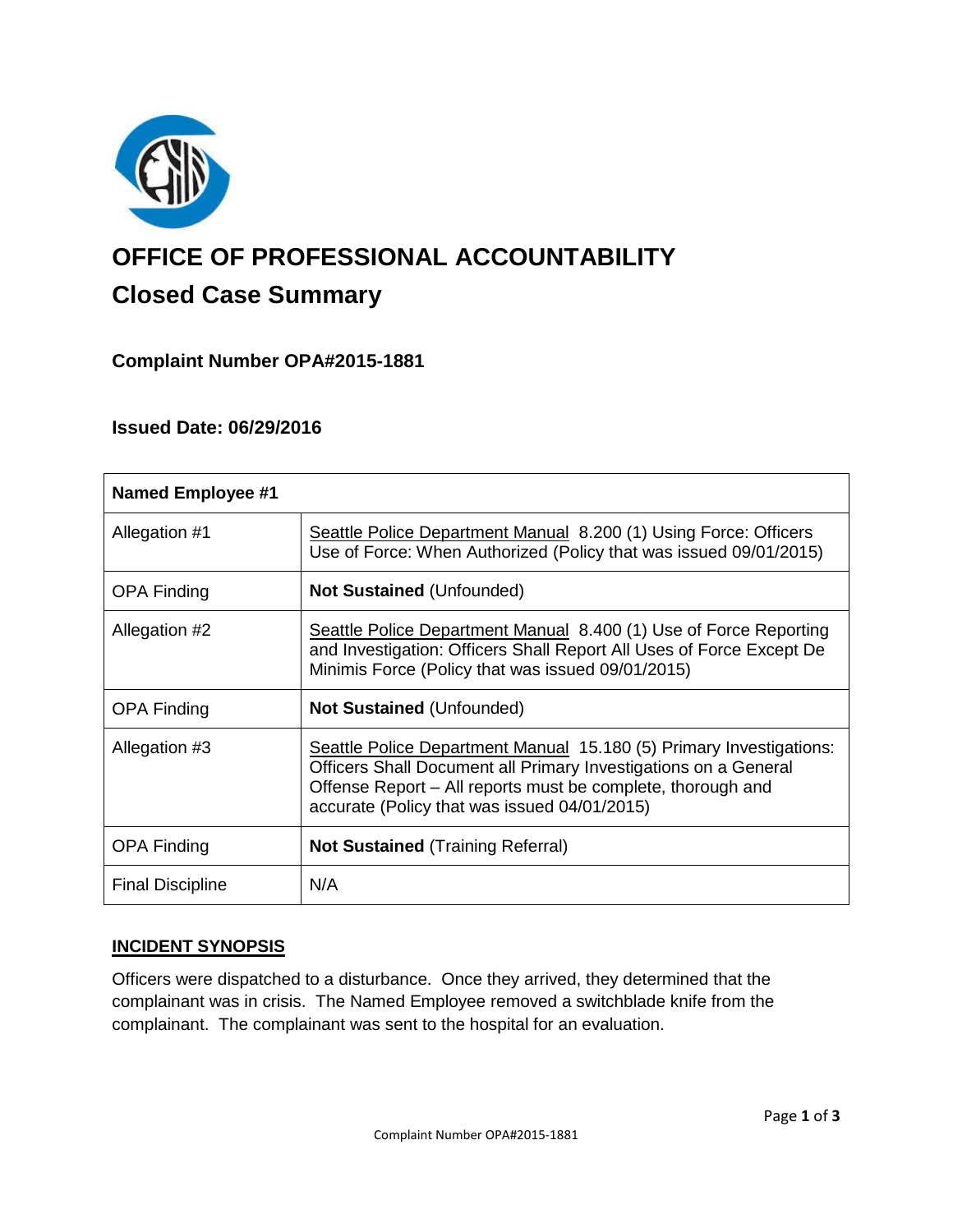## **COMPLAINT**

The complainant alleged her wrists were injured from handcuffing and that her knees were injured from being pushed down to the ground. Additional allegations discovered during investigation that the Named Employee failed to properly document the switchblade and put it into evidence.

## **INVESTIGATION**

The OPA investigation included the following actions:

- 1. Review of the complaint
- 2. Interview of the complainant
- 3. Review of In-Car Video (ICV)
- 4. Search for and review of all relevant records and other evidence
- 5. Interview of witnesses
- 6. Interview of SPD employees

## **ANALYSIS AND CONCLUSION**

The preponderance of the evidence from the OPA investigation, including In-Car Video (ICV) evidence, does not support the allegation of excessive force against the Named Employee. The evidence supports the conclusion that, other than *de minimis* force (use of hands to guide or control movement), no other or reportable force was used on the complainant. OPA alleged that the Named Employee failed to report the force alleged by the complainant. The preponderance of the evidence from this investigation, including ICV evidence, does not support this allegation. The evidence supports the conclusion that, other than *de minimis* force, no reportable force was used on the complainant. OPA alleged that the Named Employee inaccurately listed a switchblade as a folding knife on the General Offense (GO) Property Report for this incident. The investigation showed that the knife removed from the complainant by the Named Employee was an illegal switchblade. The Named Employee accurately reported the knife as a switchblade in the narrative section of the GO, but inaccurately listed it as a folding knife on the Property Report. The Named Employee's explanation was that he did not quite know what to do and only wanted to make certain the knife was not returned to the complainant while not wanting her to be charged with a crime for possession of a switchblade. During the OPA interview, the Named Employee acknowledged he made a mistake in how he listed the knife on the Property Report and would do it differently if he could do it over again.